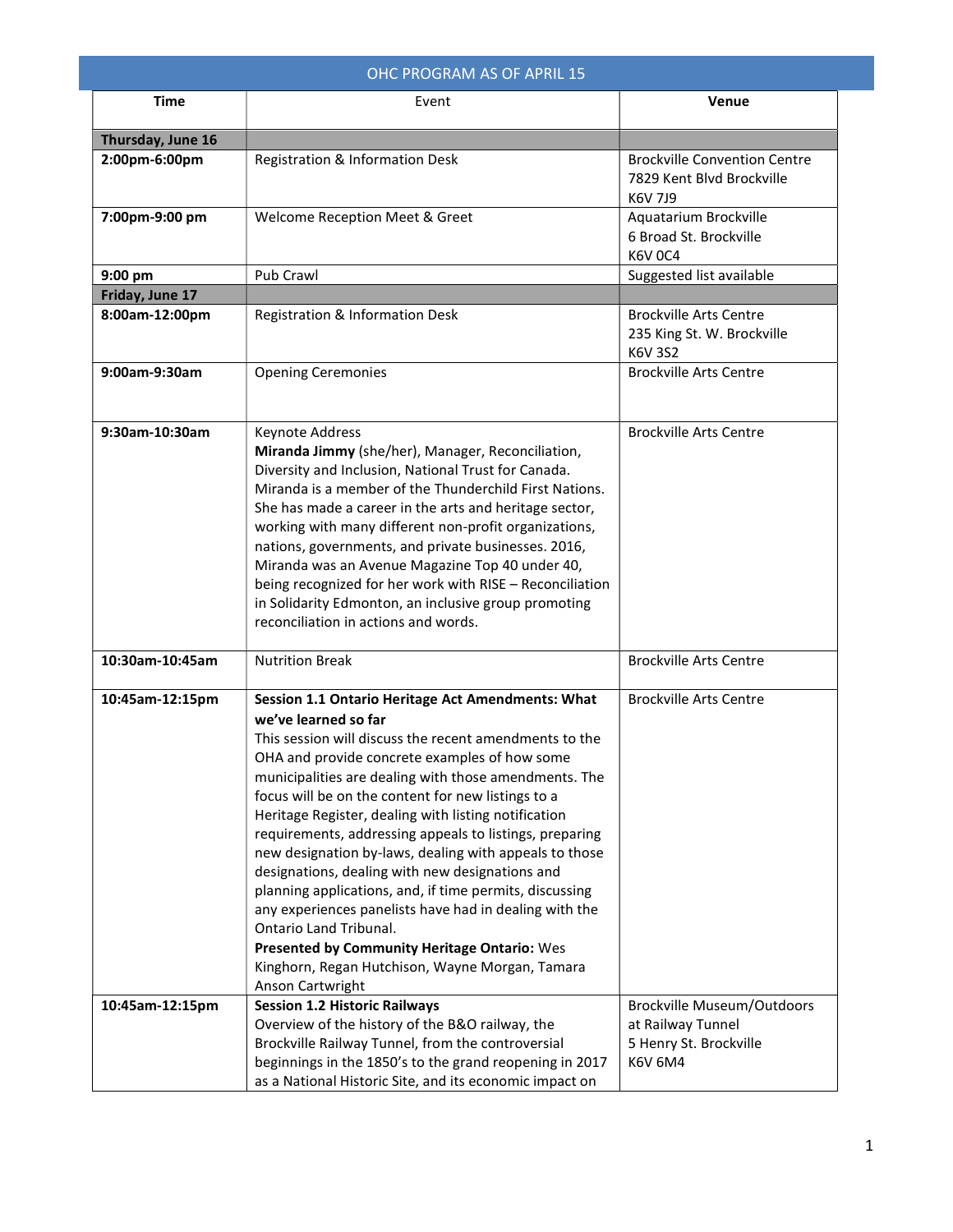|                          | heritage tourism in Smith Falls and Brockville. This                                                         |                               |
|--------------------------|--------------------------------------------------------------------------------------------------------------|-------------------------------|
|                          | session includes a walking tour of the Train Tunnel                                                          |                               |
|                          | Presenters: Brian Porter, Brockville Railway Tunnel,                                                         |                               |
|                          | Tony Humphry, Eastern Ontario Railway Museum                                                                 |                               |
| 1045:am-12:15pm          | <b>Session 1.3 Architectural Bus Tour 1</b>                                                                  | Departs Brockville Museum     |
|                          | Narrated by Peggy Hauze, this tour looks at Brockville as                                                    |                               |
|                          |                                                                                                              |                               |
|                          | an old city filled with interesting history and buildings.                                                   |                               |
|                          | During this tour, we will cover Court House Green,                                                           |                               |
|                          | Millionaires Row, and some lesser known but equally                                                          |                               |
|                          | interesting buildings and neighborhoods.                                                                     |                               |
| 12:15pm-1:30pm           | Lunch Vouchers for local nearby restaurants - A map                                                          | Downton Brockville            |
|                          | will be provided for participating restaurants                                                               |                               |
|                          |                                                                                                              |                               |
| $1:15$ pm                | <b>Buss to Fulford Place departs Downtown</b>                                                                |                               |
| 1:30pm-3:00pm            | Session 2.1 A Projectile What?: Making Archaeology                                                           | Fulford Place Museum Gallery  |
|                          | <b>Accessible</b>                                                                                            | 287 King St. E. Brockville    |
|                          | Ontario's archaeology is not well understood by the                                                          | <b>K6V 1E1</b>                |
|                          | public, but this session presented by the Ontario                                                            |                               |
|                          | Archaeological Society will change that! OAS Past                                                            |                               |
|                          | President Jim Sherratt, current President Jill Taylor-                                                       |                               |
|                          | Hollings, Lakehead University, and Kevin Gibbs,                                                              |                               |
|                          | Manager, Heritage Programming, City of Kingston will                                                         |                               |
|                          | demystify Archaeology Master Plans, e.g., Kingston's,                                                        |                               |
|                          | and show why archaeology is important to other                                                               |                               |
|                          | heritage sectors and the public.                                                                             |                               |
|                          |                                                                                                              |                               |
|                          |                                                                                                              |                               |
| 1:30pm-3:00pm            | Session 2.2 Cultural Heritage Landscapes: Challenges                                                         | Fulford Place Museum Billiard |
| Sponsored by             | and Opportunities                                                                                            | Room                          |
| <b>Fotenn Planning +</b> | A far-reaching discussion of the limitations and                                                             |                               |
|                          |                                                                                                              |                               |
| <b>Design</b>            | potentialities of Planning Act and Ontario Heritage Act<br>(OHA) tools to conserve the "cultural heritage    |                               |
|                          | landscapes" defined in the 2021 Provincial Policy                                                            |                               |
|                          | Statement. Vanessa Hicks and Rachel Redshaw, MHBC                                                            |                               |
|                          |                                                                                                              |                               |
|                          | Planning, discuss why some communities chose                                                                 |                               |
|                          | Planning Act over OHA tools; Susan Ratcliffe tells why                                                       |                               |
|                          | community activists chose the opposite approach to<br>protect the former Guelph Reformatory landscapes.      |                               |
|                          | Yellowhead Institute Research Fellow Courtney Skye                                                           |                               |
|                          |                                                                                                              |                               |
|                          | contrasts these legalistic approaches with the                                                               |                               |
| 1:30pm-3:00pm            | stewardship advocated by Indigenous communities.<br>Session 2.3 Architectural Bus Tour 2 (repeat of Tour 1)  | Departs from Courthouse       |
|                          | Narrated by Peggy Hauze, this tour looks at Brockville as                                                    | Downtown                      |
|                          |                                                                                                              |                               |
|                          | an old city filled with interesting history and buildings.                                                   |                               |
|                          | During this tour, we will cover Court House Green,                                                           |                               |
|                          | Millionaires Row, and some lesser known but equally                                                          |                               |
|                          | interesting buildings and neighborhoods.                                                                     |                               |
| 1:30pm-4:45pm            | <b>Session 2.4 Heritage Window Restoration</b>                                                               | <b>Brockville Armouries</b>   |
|                          | Part 1 will discuss the history and repair techniques                                                        | 144 King St. E Brockville     |
|                          | used to conserve heritage windows. Attendees are                                                             | K6V 1C2                       |
|                          | encouraged to forward picture examples of problems                                                           |                               |
|                          | they have encountered. Part 2 will be a hands-on<br>session, showing techniques, materials, tips, and tricks |                               |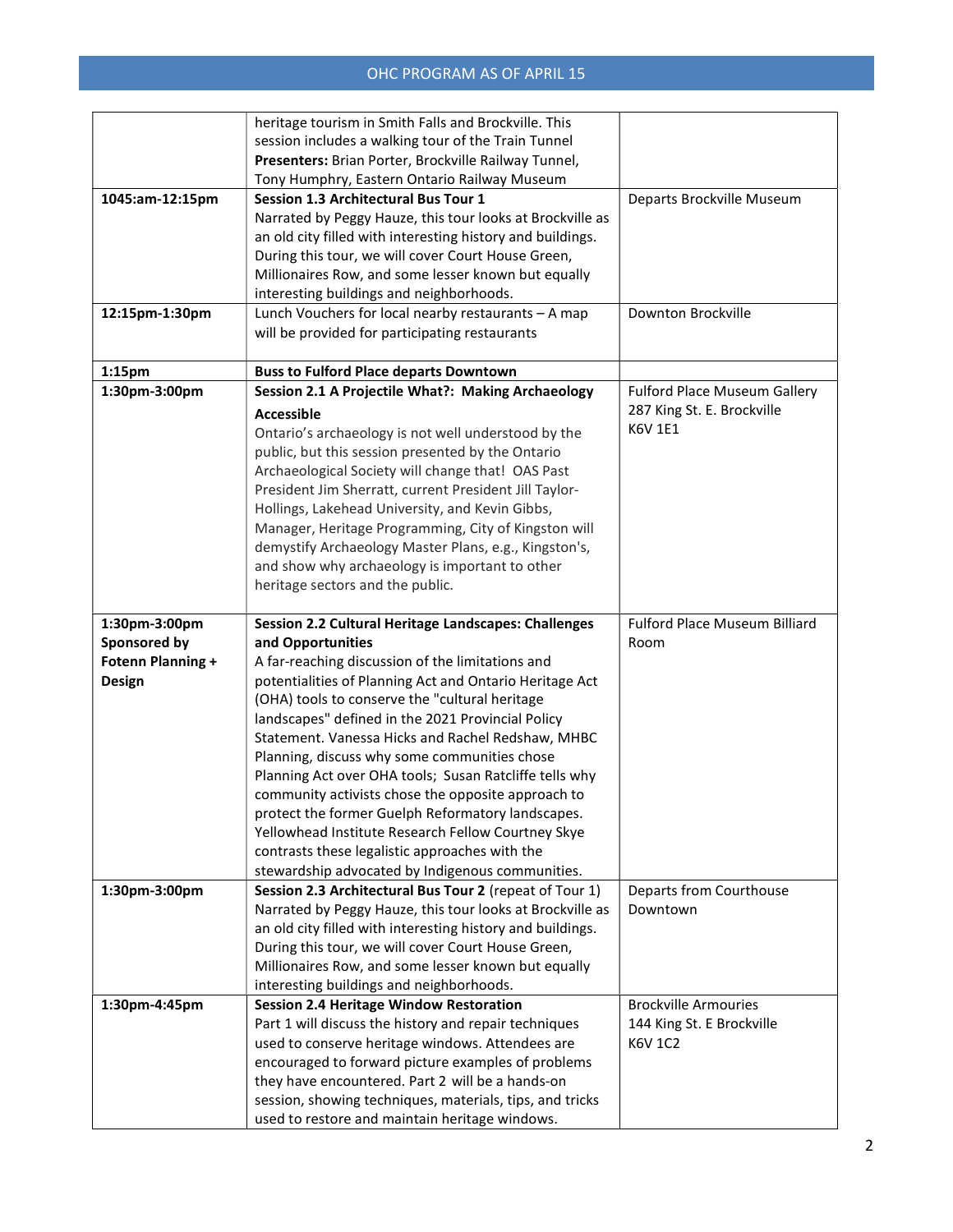|                   | Walk from Fulford Place to Brockville Armouries 7 min.      |                                      |
|-------------------|-------------------------------------------------------------|--------------------------------------|
|                   | <b>Facilitator: Jim Stinson</b>                             |                                      |
| 3:00pm-3:15pm     | <b>Nutrition Break</b>                                      | <b>Fulford Place</b>                 |
| 3:15pm-4:45pm     | <b>Session 3.1 Adventures in Conservation: Homeowner</b>    | Fulford Place Museum Gallery         |
|                   | <b>Stories</b>                                              |                                      |
|                   | A candid look at the ups and downs of restoration and       |                                      |
|                   | conservation from homeowners Bonita and Daniel              |                                      |
|                   | Slunder (The Parish Hall), James Forrester (Old Red         |                                      |
|                   | House), and Ted Outerbridge (Key Hole House).               |                                      |
| 3:15pm-4:45pm     | Session 3.2 The Path to a More Inclusive Narrative:         | <b>Fulford Place Museum Billiard</b> |
|                   | Sharing Experiences in Ontario's Black History and          | Room                                 |
|                   | <b>Heritage</b>                                             |                                      |
|                   | Beth Hanna, Chief Executive Officer, Ontario Heritage       |                                      |
|                   | Trust will host a panel discussion of the Trust's recent    |                                      |
|                   | programs and partnerships to create a more inclusive        |                                      |
|                   | discussion of heritage, to expand the historical narrative  |                                      |
|                   | in Ontario using land protection and stewardship, public    |                                      |
|                   | programs, and its social media platforms to explore new     |                                      |
|                   | approaches to the work we do. Specific program              |                                      |
|                   | examples and lessons learned will be shared as we work      |                                      |
|                   | together to design protection practices and                 |                                      |
|                   | interpretation approaches in Ontario's Black history and    |                                      |
|                   | heritage.                                                   |                                      |
| 3:15pm-4:45pm     | Session 3.3 Heritage Gardens at Fulford Place               | <b>Fulford Place Museum Tea</b>      |
|                   | Explore Fulford mansion's heritage gardens looking at       | Room & Gardens                       |
|                   | period heritage plantings, hardscaping, and landscaping     |                                      |
|                   | for heritage gardens.                                       |                                      |
| 5:00pm            | Ontario Association of Heritage Professionals Annual        | <b>Fulford Place Billiard Room</b>   |
|                   | <b>General Meeting</b>                                      |                                      |
| 6:00:pm-9:00pm    | Cocktail & Gala Dinner & CHO Awards                         | <b>Brockville Convention Centre</b>  |
|                   | Keynote: Marc Denhez Welcome to the Heritage                | 7829 Kent Blvd Brockville            |
|                   | Tunnel. How did we Get There, and How Do We Get             | K6V 7J9                              |
|                   | Out?                                                        |                                      |
| Saturday, June 18 |                                                             |                                      |
| 8:00am-noon       | Registration & Information Desk                             | <b>Brockville Convention Centre</b>  |
|                   |                                                             | 7829 Kent Blvd Brockville            |
|                   |                                                             | K6V 7J9                              |
| 8:00am-8:30am     | Community Heritage Ontario Annual General Meeting -         | <b>Holiday Inn Express</b>           |
|                   | Open to all                                                 |                                      |
| 9:00am-10:30am    | Session 4.1 Heritage in a post-Covid World                  | <b>Brockville Convention Centre</b>  |
|                   | The past two years have been challenging, for heritage      |                                      |
|                   | staff, heritage firms, heritage volunteers, heritage        |                                      |
|                   | organizations. This session will look at the transitions of |                                      |
|                   | one longtime heritage staff, one heritage organization      |                                      |
|                   | (Architectural Conservancy Ontario, represented by          |                                      |
|                   | COO Will Coukell) and one young creative designer           |                                      |
|                   | (Stephanie Mah, Giaimo) had to make to survive the          |                                      |
|                   | pandemic. As we near the end of the tunnel, should we       |                                      |
|                   | pick up our old ways of doing things? Are further           |                                      |
|                   | transitions needed? Be prepared to discuss!                 |                                      |
| 9:00am-10:30am    | Session 4.2 Heritage, Security, and Accessibility           | Holiday Inn Express                  |
|                   |                                                             |                                      |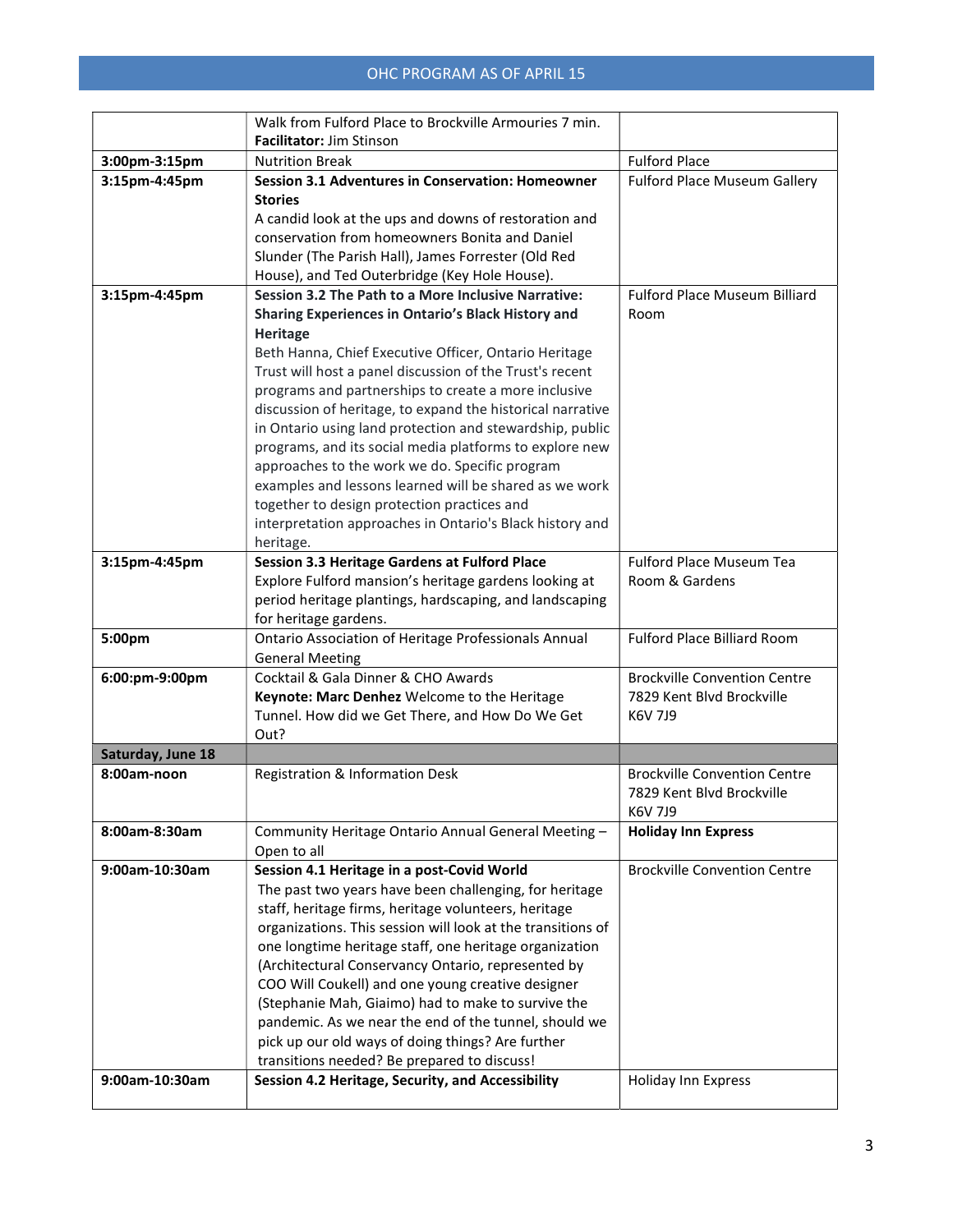|                 | Most heritage sites and areas are meant to be explored.                                                           |                                     |
|-----------------|-------------------------------------------------------------------------------------------------------------------|-------------------------------------|
|                 | Public gathering places and significant buildings                                                                 |                                     |
|                 | attract visitors. Carl Bray will look at the security aspect                                                      |                                     |
|                 | using case studies, Thea Kurdy(virtual) discuss                                                                   |                                     |
|                 | accessibility for all, and architect Michael McLelland will                                                       |                                     |
|                 | look at design.                                                                                                   |                                     |
| 9:00am -10:30am | <b>Session 4.3 Cemetery Management Part 1</b>                                                                     | <b>Brockville Convention Centre</b> |
|                 |                                                                                                                   |                                     |
|                 | Municipalities are responsible for abandoned                                                                      |                                     |
|                 | cemeteries and MHCs receive many inquiries about the                                                              |                                     |
|                 | cemeteries in their locality. The Ontario Cemetery Act                                                            |                                     |
|                 | will be explained, in plain language, to those who want                                                           |                                     |
|                 | to know more about regulations for active and                                                                     |                                     |
|                 | abandoned cemeteries, and the responsibilities under                                                              |                                     |
|                 | the Act.                                                                                                          |                                     |
|                 | Presenters: David Brazeau, Bereavement Authority of                                                               |                                     |
|                 | Ontario                                                                                                           |                                     |
|                 |                                                                                                                   |                                     |
| 10:30am-10:45am | <b>Nutrition Break</b>                                                                                            | Brockville Convention Centre &      |
|                 |                                                                                                                   | Holiday Inn Express                 |
| 10:30am         | Bus departs for session Cemetery Part 2 Hands-on                                                                  | <b>Brockville Convention Centre</b> |
|                 | workshop                                                                                                          |                                     |
| 10:45am-12:15pm | Session 5.1 Success: Collaborate, Consensus or Court                                                              | <b>Brockville Convention Centre</b> |
|                 | <b>Action: Here's What Works</b>                                                                                  |                                     |
|                 | Via riveting real-life examples, Robert Burtch, chair,                                                            |                                     |
|                 | Friends of the Springfield House Complex, Escott,                                                                 |                                     |
|                 | Shirley Bailey, president, Frontenac Heritage                                                                     |                                     |
|                 |                                                                                                                   |                                     |
|                 | Foundation, Kingston, and Suzanne Kavanagh, Founder                                                               |                                     |
|                 | Friends of the Foundry, Toronto, show us there's no one                                                           |                                     |
|                 | size fits all approach to successful built heritage                                                               |                                     |
|                 | conservation. Be prepared to learn new techniques and                                                             |                                     |
|                 | how and when to use them.                                                                                         |                                     |
| 10:45am-12:15pm | <b>Session 5.2 Engaging Youth in Heritage</b>                                                                     | <b>Brockville Convention Centre</b> |
|                 | How do we bring heritage alive to inspire and engage                                                              |                                     |
|                 | the next generation? Four panelists discuss the                                                                   |                                     |
|                 | importance of tangible and intangible heritage,                                                                   |                                     |
|                 | accessible programming, and much more. Presenters                                                                 |                                     |
|                 | are Paul Merredew, co-organizer of Spirit of the Drum                                                             |                                     |
|                 | Educational and Traditional Powwows, and Blake                                                                    |                                     |
|                 | Seward, creator of Canada's nationally acclaimed Lest                                                             |                                     |
|                 | We Forget project, both teachers at Smiths Falls District                                                         |                                     |
|                 | Collegiate Institute, Christopher Hahn, Dean, Perth                                                               |                                     |
|                 | Campus, Heritage Institute and Algonquin Centre for                                                               |                                     |
|                 | Construction Excellence, Alex Sostar, Chair,                                                                      |                                     |
|                 | Architectural Conservancy Ontario NextGen Committee.                                                              |                                     |
| 10:45am-12:15pm | Session 5.3 Practical Lessons in Decolonizing and                                                                 | Holiday Inn Express                 |
|                 | <b>Diversifying Heritage</b>                                                                                      |                                     |
|                 | The Final Report of the Truth and Reconciliation                                                                  |                                     |
|                 | Commission of Canada (2015), the Provincial Policy                                                                |                                     |
|                 | Statement's direction to engage with Indigenous                                                                   |                                     |
|                 | peoples on planning matters (2021), and the United                                                                |                                     |
|                 |                                                                                                                   |                                     |
|                 | Nations Declaration on the Rights of Indigenous Peoples                                                           |                                     |
|                 | Act (2021), all encourage municipalities to change their<br>approach to heritage planning. Dr. Jennifer Campbell, |                                     |
|                 |                                                                                                                   |                                     |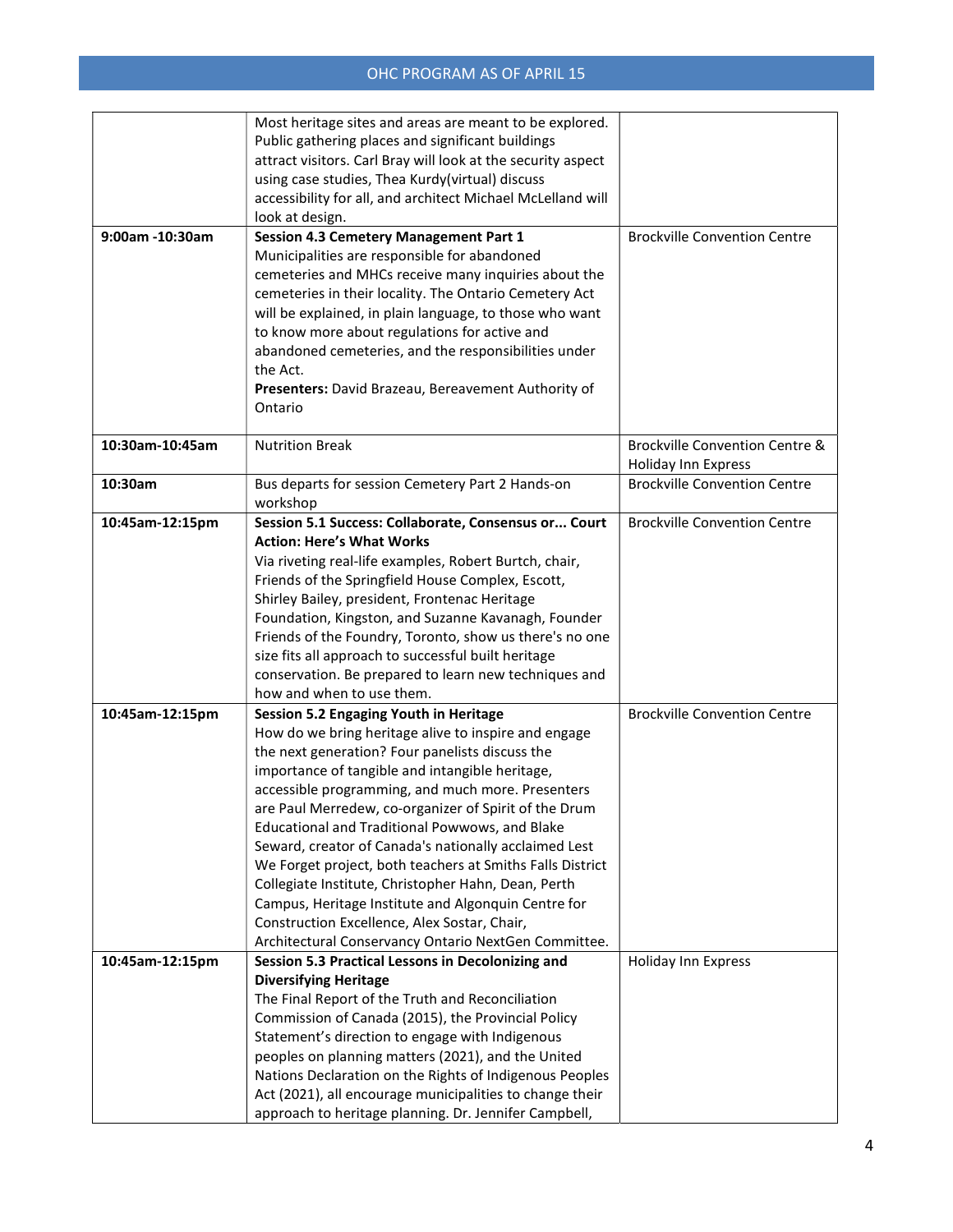|                 | Director of Heritage Services for the City of Kingston;   |                                     |
|-----------------|-----------------------------------------------------------|-------------------------------------|
|                 | Cody Groat(virtual), Assistant Professor of History and   |                                     |
|                 | Indigenous Studies at Western University; and Melissa     |                                     |
|                 | Hammell, Senior Consultant at First Peoples Group,        |                                     |
|                 | discuss how they have re-envisioned their                 |                                     |
|                 | organizational thinking and practices to overcome         |                                     |
|                 | barriers and enact meaningful change.                     |                                     |
| 10:45am-12:15pm | <b>Session 5.4 Cemetery Management Part 2</b>             | Fulford Pioneer Cemetery (bus       |
|                 | Demonstration and hands-on experience cleaning and        | available)                          |
|                 | maintenance of headstones at Fulford Pioneer              |                                     |
|                 | Cemetery. A handout and materials list will be available. |                                     |
| 12:15pm-1:30pm  | Lunch                                                     | <b>Brockville Convention Centre</b> |
| 1:30pm-3:00pm   | Session 6.1 The Experience and Challenges of Rural or     | <b>Brockville Convention Centre</b> |
|                 | <b>Remote Municipal Heritage Committees</b>               |                                     |
|                 | Remote and rural municipal heritage committee             |                                     |
|                 | members will talk about their successes and the           |                                     |
|                 | challenges they face in carrying out their mandates.      |                                     |
|                 | They will discuss how they have met those challenges      |                                     |
|                 | and will raise suggestions for assistance, from the       |                                     |
|                 | provincial government, Community Heritage Ontario,        |                                     |
|                 | and other heritage organizations that might assist them   |                                     |
|                 | in meeting their heritage objectives. Participation from  |                                     |
|                 | the audience in the discussion will be encouraged.        |                                     |
|                 | <b>Presented by Community Heritage Ontario</b>            |                                     |
|                 | Nicola Alexander, Timmins, Robert Deane, Alnwick-         |                                     |
|                 | Haldimand, Robert Honor, Amherstburg Heritage, Ian        |                                     |
|                 | MacLean, Heritage Almonte                                 |                                     |
| 1:30pm-3:00pm   | Session 6.2 Top 5 Things to Know Before Starting a        | <b>Brockville Convention Centre</b> |
|                 | <b>Heritage Conservation District Study</b>               |                                     |
|                 | This session, presented by the Ontario Association of     |                                     |
|                 | Heritage Professionals, shares advice from four very      |                                     |
|                 | experienced public and private sector heritage            |                                     |
|                 | planners: Tamara Anson Cartwright, Program Manager,       |                                     |
|                 | Heritage Planning, City of Toronto, Meaghan Rivard,       |                                     |
|                 |                                                           |                                     |
|                 | Senior Cultural Heritage Specialist, Stantec, Nick        |                                     |
|                 | Borcescu, Senior Heritage Planner, City of Vaughan, and   |                                     |
|                 | Mackenzie Kimm, Heritage Planner, City of Ottawa.         |                                     |
|                 | Come and learn from the experts!                          |                                     |
| 1:30pm-3:00pm   | Session 6.3 Climate and Heritage: From Landscapes to      | Holiday Inn Express Room            |
|                 | <b>Cities</b>                                             |                                     |
|                 | Three panelists engage in a thoughtful discussion of the  |                                     |
|                 | complex interaction between climate and heritage: Don     |                                     |
|                 | Ross, Thousand Islands Watershed Land Trust, on how       |                                     |
|                 | green infrastructure is the gatekeeper of our             |                                     |
|                 | tomorrows, Lloyd Alter, author of Living the 1.5 Degree   |                                     |
|                 | Lifestyle, on applying lessons from the past (and         |                                     |
|                 | elsewhere) to mitigate global warming, and Susan Ross,    |                                     |
|                 | Carleton University School of Indigenous and Canadian     |                                     |
|                 | Studies, on how changing climates are redefining          |                                     |
|                 | heritage, and shifting the emphasis from continuity to    |                                     |
|                 | adaptation, creative engagement with loss, and            |                                     |
| 3:00pm-3:15pm   | planning for uncertain futures.<br><b>Nutrition Break</b> | <b>Brockville Convention Centre</b> |